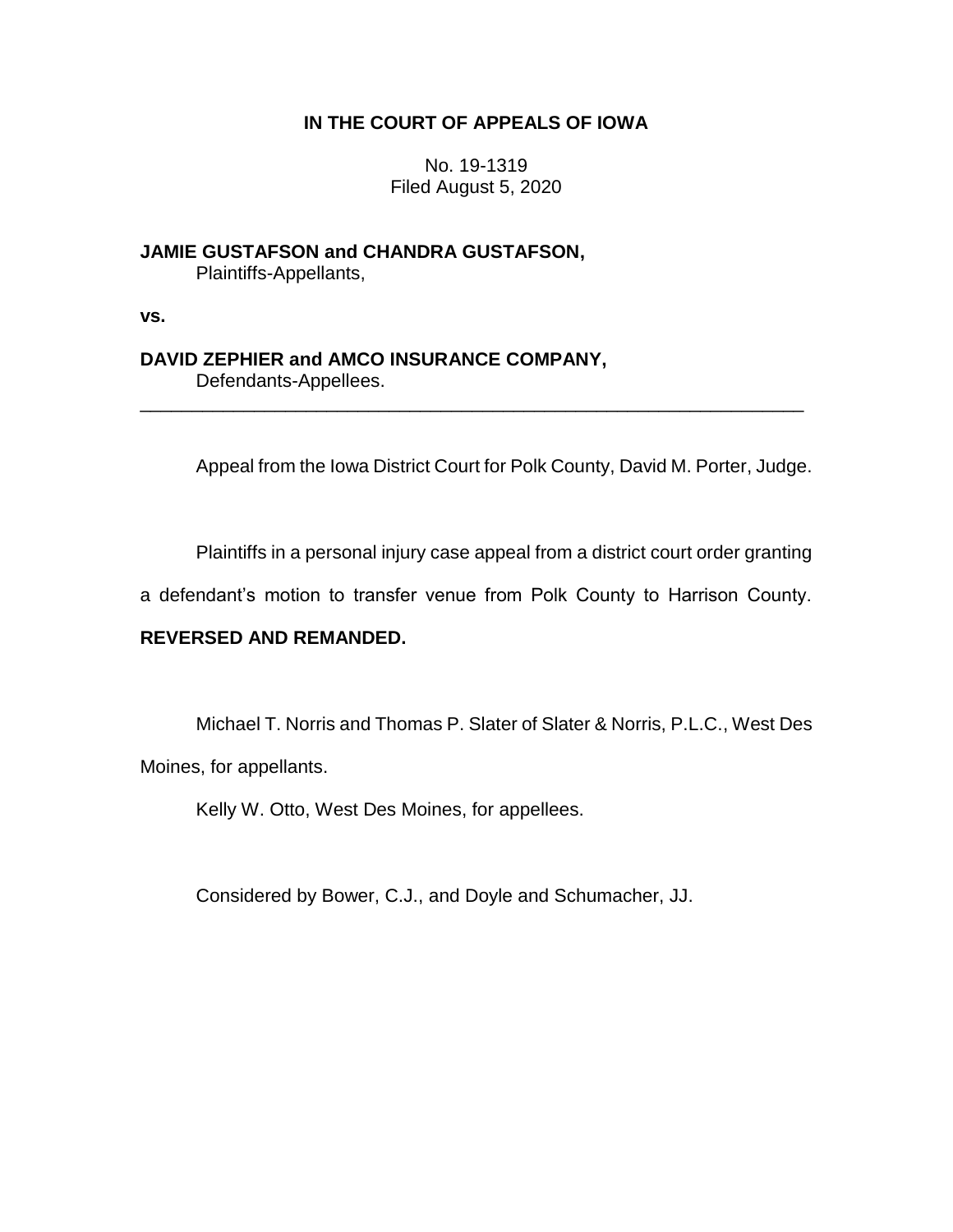#### **SCHUMACHER, Judge.**

In the afternoon of April 15, 2019, a motor vehicle accident occurred in Harrison County between Jamie Gustafson, the driver of a motorcycle, and David Zephier, the pickup truck driver.

Plaintiffs Jamie and Chandra Gustafson filed a personal-injury suit in Polk County, naming their insurance provider, Amco Insurance Co. (Amco), and Zephier as defendants. They alleged Zephier's negligence caused personal injury and loss of consortium, and they sought protection from their Amco insurance policy in the event Zephier was underinsured.

On July 25, Zephier filed a motion to transfer venue to Harrison County, noting that the collision occurred in Harrison County and both motorists were residents of Harrison County at the time of the collision. Amco did not resist the motion, but the Gustafsons did resist. They argued that because Amco was a defendant that kept its principal place of business in Des Moines, venue was proper pursuant to Iowa Code section 616.18 (2019).

On August 5, the district court found that venue was proper in Harrison County and ordered the transfer of the case to Harrison County. The Gustafsons applied for interlocutory appeal of the court's order on August 8, which was granted, as amended, on August 26. The Supreme Court transferred the case to us, and we now reverse.

"To determine whether or not the plaintiff filed suit in an improper county, the court only makes a legal determination based upon the venue provisions of Iowa Code chapter 616." *Richards v. Anderson Erickson Dairy Co.*, 699 N.W.2d 676, 679 (Iowa 2005). The relevant language here lies in Iowa Code section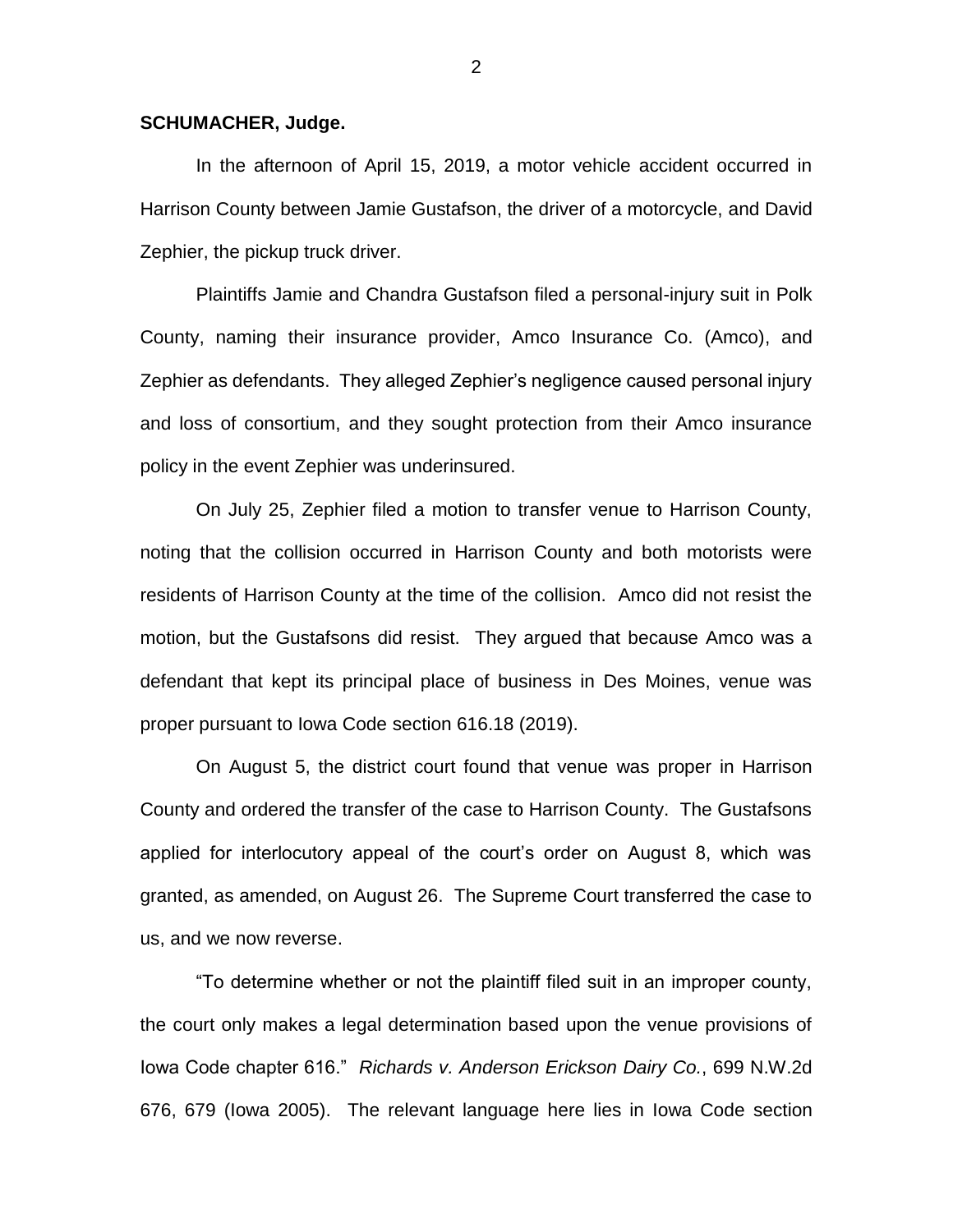616.18, which provides, "Actions arising out of injuries to a person or damage to property may be brought in the county in which the defendant, or one of the defendants, is a resident or in the county in which the injury or damage is sustained."

"[W]hen venue is proper in multiple counties, the plaintiff may choose where to file and the district court lacks the discretion to transfer the case pursuant to [Iowa Rule of Civil Procedure] 1.808." *Richards*, 699 N.W.2d at 679. Here, venue was proper in both Polk County and Harrison County, as those counties were residences of the defendants. Amco was a resident of Polk County, and Zephier was a resident of Harrison County.

In its answer, Amco admitted to being a corporation with its principal place of business located in Polk County. A corporation's principal place of business is its residence. *Iowa Public Serv. Co. v. Iowa State Commerce Comm'n*, 263 N.W.2d 766, 769–70 (1978); *Cannon v. Century Constr. Co.*, 106 N.W.2d 65, 66 (Iowa 1960) (citing *State ex rel. Nw. Land & Colonization Co. v. District Ct.*, 182 N.W. 211, 213 (Iowa 1921)); *see also Kroblin Refrigerated Express, Inc. v. Iowa Ins. Guar. Ass'n*, 461 N.W.2d 175, 177 (Iowa 1990) (discussing *Iowa Public Serv. Co.*, 263 N.W.2d at 769). Zephier filed an affidavit stating that he was a resident of Logan<sup>1</sup> at the time of the motor vehicle accident. Pursuant to section 616.18, the Gustafsons could choose between the two counties in determining where to file suit. The district court lacked the discretion to transfer the case to Harrison

 $\overline{a}$ 

<sup>1</sup> Logan, Iowa is located in Harrison County.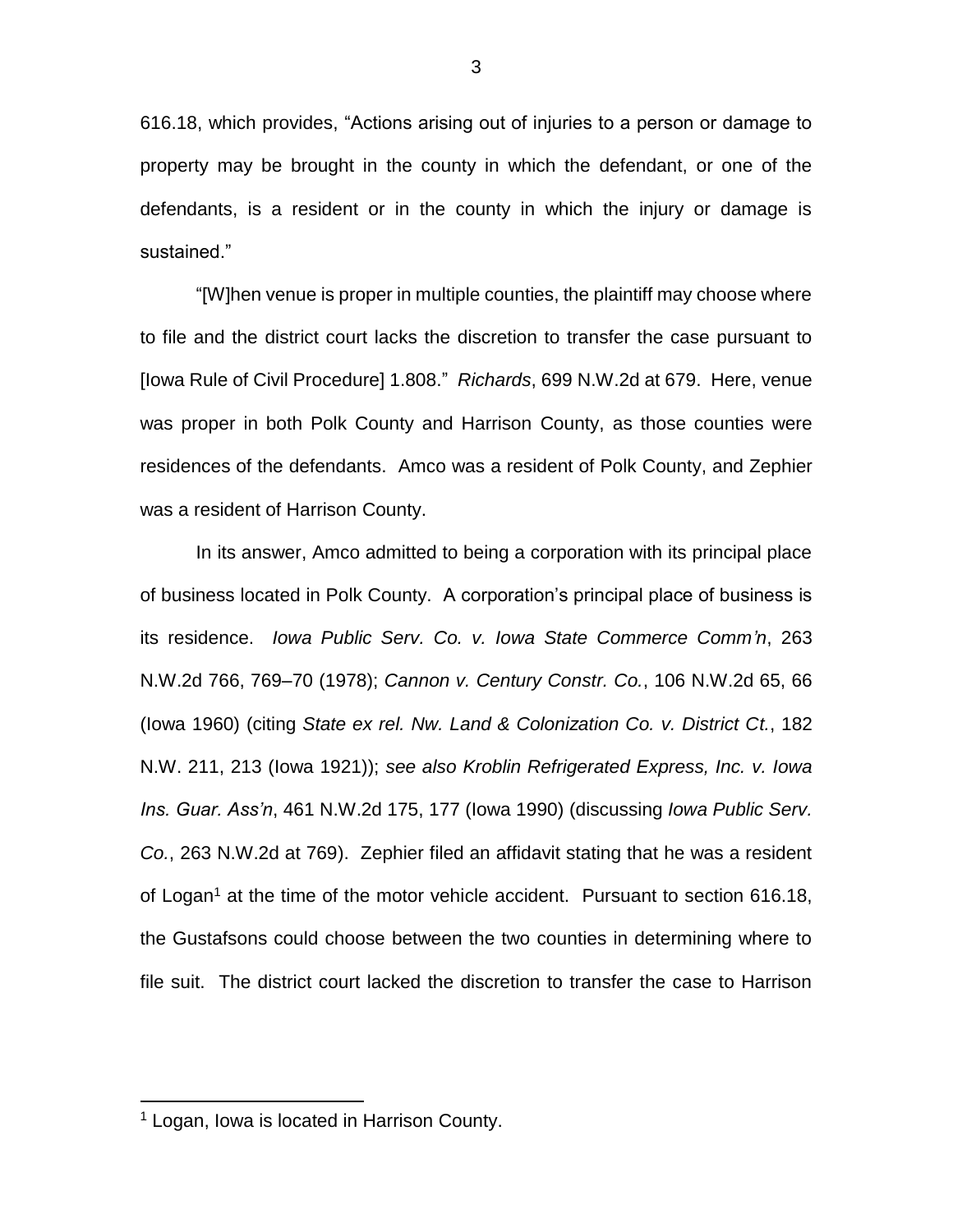County after the plaintiffs chose to bring suit in Polk County. *See Richards*, 699 N.W.2d at 679.

On appeal, Zephier's objections to this conclusion are threefold. First, he contends as a matter of policy that the residence of a defendant's automobile insurer should not be a basis for venue in a case involving a motor vehicle collision. Second, he argues that because either he or Amco could seek to sever Amco from the case, Amco's residence should not provide a basis for venue. Third, he argues that venue was more convenient in Harrison County. We note that these arguments were not presented to the district court in Zephier's motion to change venue, which only argued section 616.18 did not provide for venue based on a defendant's "principle place of business" and that venue was only proper in Harrison County. "It is a fundamental doctrine of appellate review that issues must ordinarily be both raised and decided by the district court before we will decide them on appeal." *Meier v. Senecaut,* 641 N.W.2d 532, 537 (Iowa 2002); *Lamasters v. State*, 821 N.W.2d 856, 862 (Iowa 2012).

Zephier argues that *Richards* supports his position, but we disagree. In *Richards*, suit was brought in Johnson County, which was related to the chainreaction collision at issue only in that the corporate owner of a semi-truck involved in the accident "regularly drove its trucks through Johnson County." 699 N.W.2d at 678. However, the corporation had its "principal place of business . . . in Polk County." *Id.* Thus, unlike the instant case, venue was improper in *Richards*  because the plaintiffs brought suit in a county in which no defendant was a resident. *See id.* at 680.